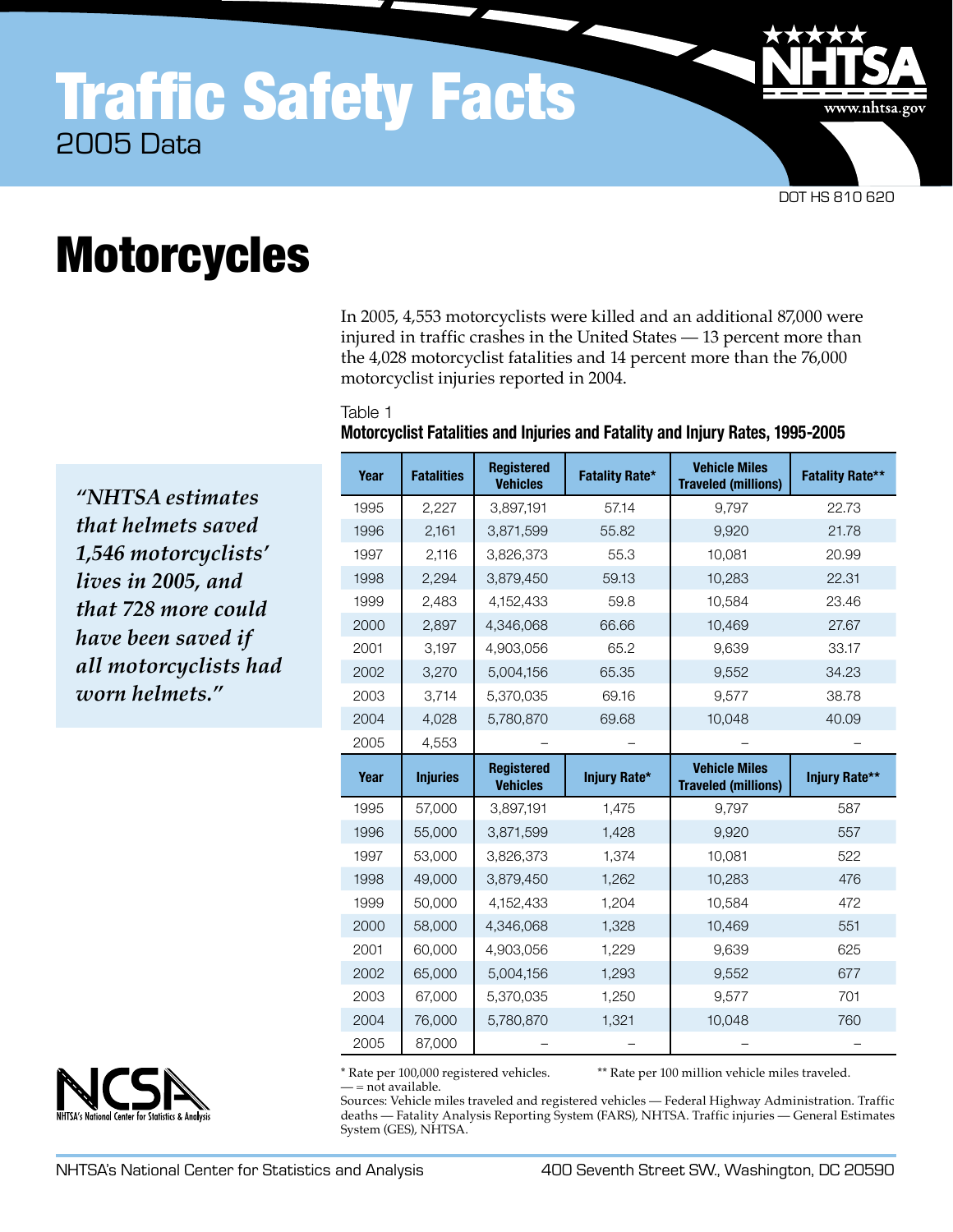### Table 2 **2005 Motorcycle Rider Fatalities by State, Helmet Use, and Operator Alcohol Use**

|                           | <b>Total Motorcycle</b><br><b>Fatalities</b> | <b>Helmeted</b> | <b>Not Helmeted</b> | Rider Fatalities With Operator's BAC* |                           |
|---------------------------|----------------------------------------------|-----------------|---------------------|---------------------------------------|---------------------------|
| <b>State</b>              |                                              |                 |                     | $.01 +$                               | No Alcohol (.00)          |
|                           | <b>Number</b>                                | <b>Percent</b>  | <b>Percent</b>      | <b>Number</b>                         | <b>Number</b>             |
| Alabama                   | 61                                           | 95.1            | 4.9                 | 18                                    | 43                        |
| Alaska                    | $\overline{4}$                               | 75.0            | 25.0                | $\mathbf{1}$                          | $\ensuremath{\mathsf{3}}$ |
| Arizona                   | 124                                          | 40.7            | 59.3                | 41                                    | 83                        |
| Arkansas                  | 63                                           | 49.2            | 50.8                | 21                                    | 42                        |
| California                | 469                                          | 87.7            | 12.3                | 125                                   | 344                       |
| Colorado                  | 87                                           | 4.6             | 95.4                | 29                                    | 58                        |
| Connecticut               | 43                                           | 34.1            | 65.9                | 13                                    | 30                        |
| Delaware                  | 21                                           | 66.7            | 33.3                | 10                                    | 11                        |
| Dist of Columbia          | 6                                            | 100.0           | 0.0                 | $\overline{c}$                        | $\overline{4}$            |
| Florida                   | 469                                          | 49.3            | 50.7                | 182                                   | 287                       |
| Georgia                   | 144                                          | 89.6            | 10.4                | 41                                    | 104                       |
| Hawaii                    | 30                                           | 27.6            | 72.4                | 13                                    | 17                        |
| Idaho                     | 26                                           | 34.6            | 65.4                | 5                                     | 20                        |
| Illinois                  | 157                                          | 19.2            | 80.8                | 67                                    | 90                        |
| Indiana                   | 110                                          | 19.0            | 81.0                | 44                                    | 67                        |
| lowa                      | 45                                           | 35.6            | 64.4                | 13                                    | 32                        |
| Kansas                    | 35                                           | 22.6            | 77.4                | 12                                    | 23                        |
| Kentucky                  | 89                                           | 34.8            | 65.2                | 32                                    | 57                        |
| Louisiana                 | 75                                           | 75.3            | 24.7                | 28                                    | 48                        |
| Maine                     | 15                                           | 40.0            | 60.0                | 8                                     | $\overline{7}$            |
|                           | 85                                           | 89.4            | 10.6                | 23                                    | 62                        |
| Maryland<br>Massachusetts | 55                                           |                 | 7.5                 | 17                                    | 38                        |
|                           |                                              | 92.5            |                     |                                       |                           |
| Michigan                  | 124                                          | 79.1            | 20.9                | 43                                    | 81                        |
| Minnesota                 | 58                                           | 31.6            | 68.4                | 21                                    | 37                        |
| Mississippi               | 39                                           | 71.8            | 28.2                | 10                                    | 29                        |
| Missouri                  | 91                                           | 66.7            | 33.3                | 35                                    | 56                        |
| Montana                   | 28                                           | 46.4            | 53.6                | 8                                     | 20                        |
| Nebraska                  | 17                                           | 80.0            | 20.0                | 8                                     | 10                        |
| Nevada                    | 56                                           | 70.0            | 30.0                | 15                                    | 41                        |
| New Hampshire             | 44                                           | 23.3            | 76.7                | 15                                    | 29                        |
| New Jersey                | 61                                           | 83.1            | 16.9                | 21                                    | 40                        |
| New Mexico                | 38                                           | 16.2            | 83.8                | 9                                     | 29                        |
| New York                  | 161                                          | 82.9            | 17.1                | 54                                    | 105                       |
| North Carolina            | 152                                          | 92.8            | 7.2                 | 42                                    | 110                       |
| North Dakota              | $\,$ 6 $\,$                                  | 16.7            | 83.3                | $\mathbf{2}$                          | $\overline{4}$            |
| Ohio                      | 178                                          | 25.8            | 74.2                | 76                                    | 102                       |
| Oklahoma                  | 77                                           | 24.7            | 75.3                | 18                                    | 59                        |
| Oregon                    | 48                                           | 93.6            | 6.4                 | 20                                    | 28                        |
| Pennsylvania              | 205                                          | 53.5            | 46.5                | 71                                    | 134                       |
| Rhode Island              | 14                                           | 57.1            | 42.9                | 5                                     | 9                         |
| South Carolina            | 106                                          | 25.0            | 75.0                | 43                                    | 63                        |
| South Dakota              | 22                                           | 42.9            | 57.1                | $\ensuremath{\mathsf{3}}$             | 19                        |
| Tennessee                 | 128                                          | 84.3            | 15.7                | 42                                    | 86                        |
| Texas                     | 360                                          | 40.7            | 59.3                | 150                                   | 211                       |
| Utah                      | 23                                           | 21.7            | 78.3                | 2                                     | 21                        |
| Vermont                   | 14                                           | 92.9            | 7.1                 | $\,$ 6 $\,$                           | $\,8\,$                   |
| Virginia                  | 69                                           | 86.2            | 13.8                | 22                                    | 47                        |
| Washington                | 74                                           | 97.3            | 2.7                 | 26                                    | 49                        |
| West Virginia             | 34                                           | 88.2            | 11.8                | 10                                    | 24                        |
| Wisconsin                 | 93                                           | 22.6            | 77.4                | 44                                    | 49                        |
| Wyoming                   | 20                                           | 25.0            | 75.0                | 9                                     | 11                        |
| <b>U.S. Total</b>         | 4,553                                        | 57.2            | 42.8                | 1,572                                 | 2,978                     |
| Puerto Rico               | 90                                           | 41.1            | 58.9                | 41                                    | 49                        |

Note: Percent helmeted based on fatalities with known helmet use.

\* 3 Fatalities had no associated operator's BAC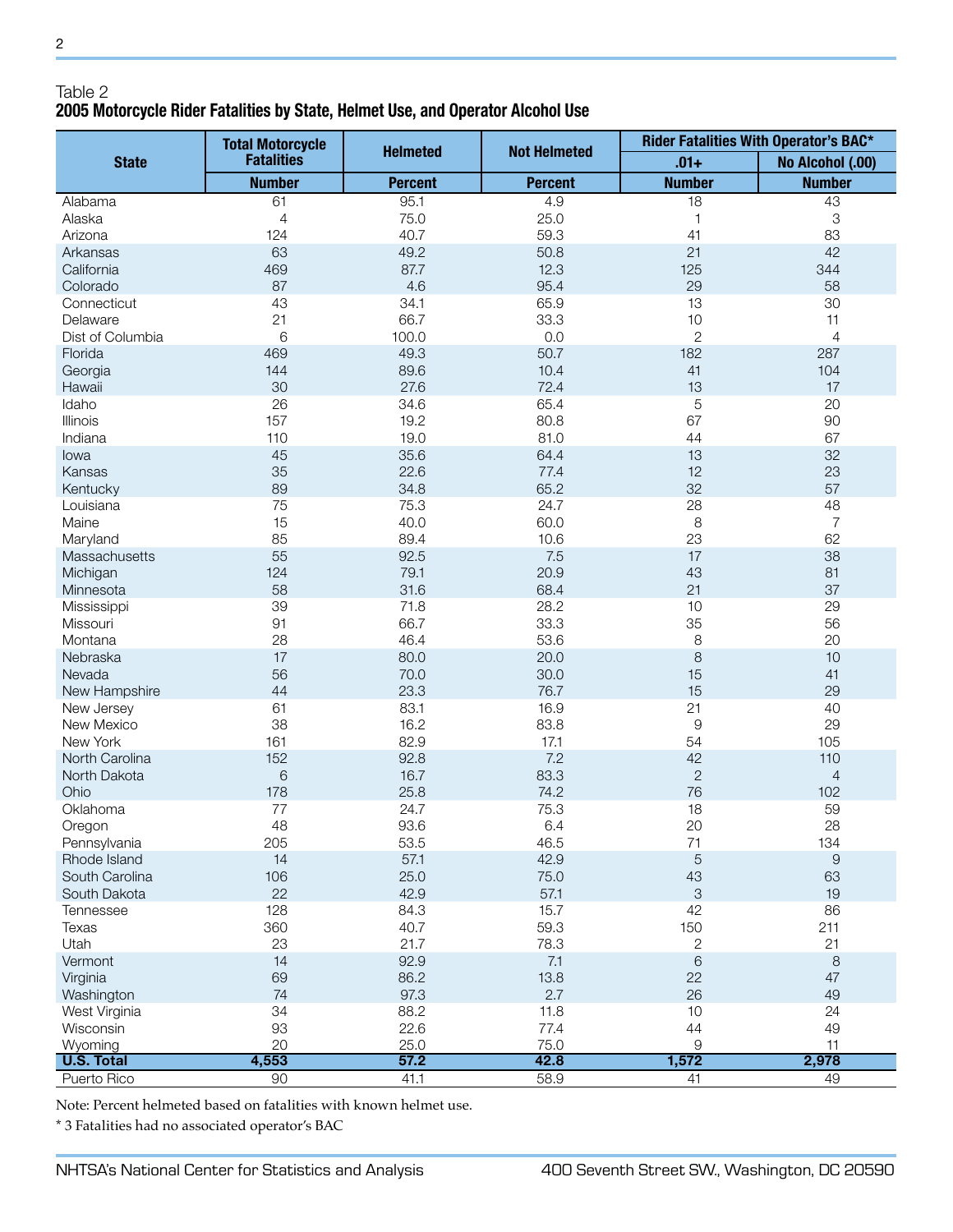An estimated 132,000 motorcyclists have died in traffic crashes since the enactment of the Highway Safety and National Traffic and Motor Vehicle Safety Act of 1966.

Motorcycles made up more than 2 percent of all registered vehicles in the United States in 2004 and accounted for only 0.3 percent of all vehicle miles traveled.

Per vehicle mile traveled in 2004, motorcyclists were about 34 times more likely than passenger car occupants to die in a motor vehicle traffic crash and 8 times more likely to be injured.

## Table 3

#### **Occupant Fatality Rates by Vehicle Type, 1994 and 2004**

|                                 | <b>Fatality Rate</b>                      | <b>Motorcycles</b> | <b>Passenger</b><br>Cars | <b>Light Trucks</b> |
|---------------------------------|-------------------------------------------|--------------------|--------------------------|---------------------|
| 1994                            | Per 100,000 Registered<br>Vehicles        | 61.76              | 18.03                    | 14.97               |
|                                 | Per 100 Million Vehicle<br>Miles Traveled | 22.66              | 1.51                     | 1.25                |
| 2004                            | Per 100,000 Registered<br>Vehicles        | 69.68              | 14.4                     | 14.09               |
|                                 | Per 100 Million Vehicle<br>Miles Traveled | 40.09              | 1.18                     | 1.16                |
| Percent<br>Change,<br>1994-2004 | Per 100,000 Registered<br>Vehicles        | 12.82              | $-20.14$                 | $-5.86$             |
|                                 | Per 100 Million Vehicle<br>Miles Traveled | 76.94              | $-21.59$                 | $-7.57$             |

Note: 2005 registered vehicle and vehicle miles traveled data not available.

Per registered vehicle, the fatality rate for motorcyclists in 2004 was 4.8 times the fatality rate for passenger car occupants. The injury rate for passenger car occupants per registered vehicle was 0.9 times the injury rate for motorcyclists.

In 2005, motorcyclists accounted for 10 percent of total traffic fatalities, 12 percent of all occupant fatalities, and 3 percent of all occupants injured.

## **Motorcycle Involvement in Crashes**

In 2005, 2,347 (50%) of all motorcycles involved in fatal crashes collided with another motor vehicle in transport. In two-vehicle crashes, 78 percent of the motorcycles involved were impacted in the front. Only 6 percent were struck in the rear.

Motorcycles are more likely to be involved in a fatal collision with a fixed object than are other vehicles. In 2005, 26 percent of the motorcycles involved in fatal crashes collided with fixed objects, compared to 17 percent for passenger cars, 12 percent for light trucks, and 3 percent for large trucks.

In 2005, there were 2,128 two-vehicle fatal crashes involving a motorcycle and another vehicle. In 38 percent (819) of these crashes the other vehicle was turning left while the motorcycle was going straight, passing, or overtaking the vehicle. Both vehicles were going straight in 593 crashes (28%).

*"Per vehicle mile, motorcyclists are about 34 times more likely than passenger car occupants to die in a traffic crash."*

3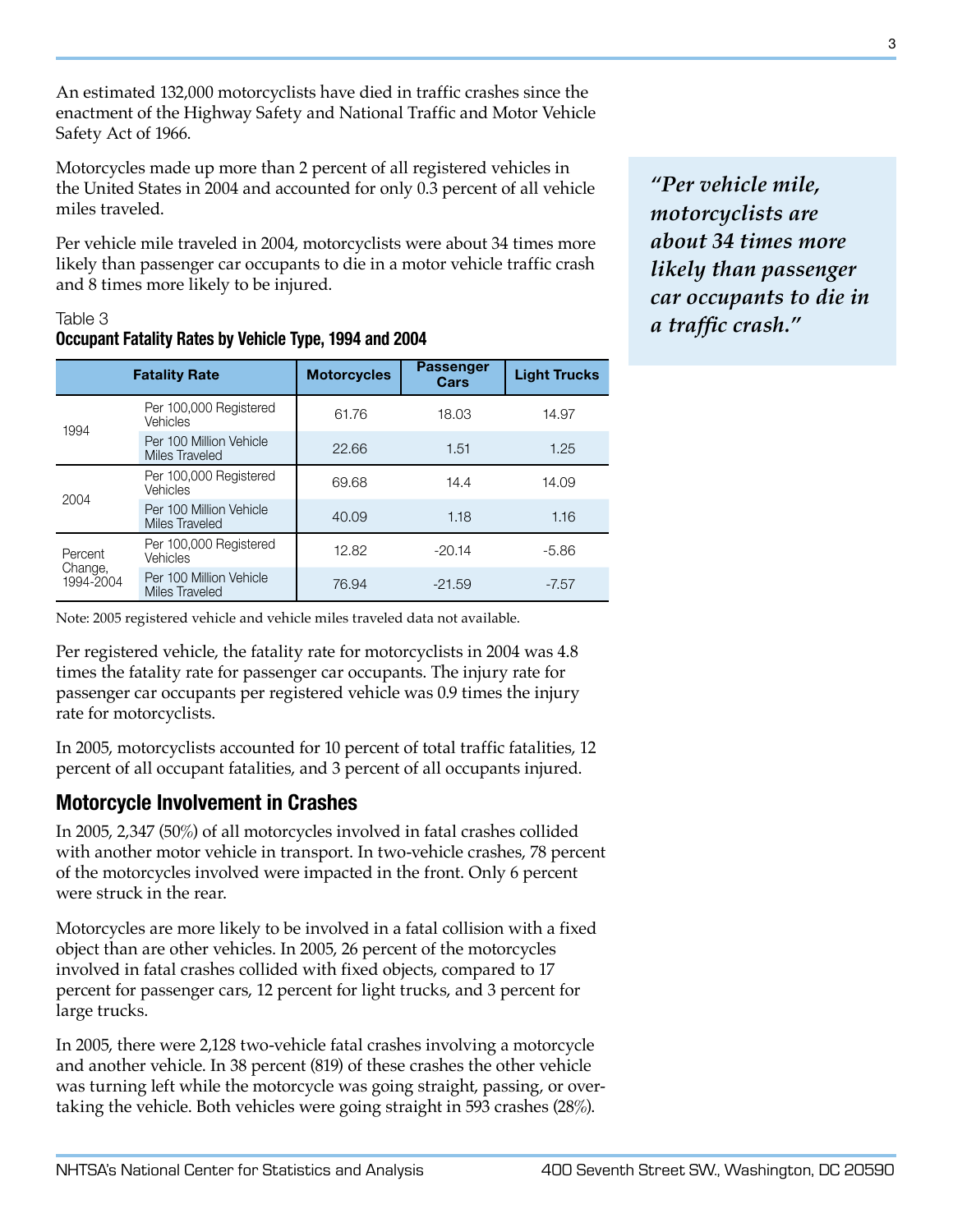*"Nearly one out of four motorcycle operators in fatal crashes in 2005 were operating the vehicle with an invalid license."*

*NHTSA considers a crash to be speeding-related if the driver was charged with a speeding-related offense or if an officer indicated that racing, driving too fast for conditions, or exceeding the posted speed limit was a contributing factor in the crash.*

In 2005, 34 percent of all motorcyclists involved in fatal crashes were speeding, compared to 26 percent for passenger car drivers, 25 percent for light-truck drivers, and 2 percent for large-truck drivers.

#### Table 4 **Motorcycle Rider Fatalities by Age Group, 1995 and 2005**

| Year | <b>Age Group</b> |           |       |                | <b>Total</b> |
|------|------------------|-----------|-------|----------------|--------------|
|      | -30              | $30 - 39$ | 40+   | <b>Unknown</b> |              |
| 1995 | 1.104            | 576       | 547   |                | 2.227        |
| 2005 | .438             | $97^+$    | 2.143 |                | 4.553        |

#### Table 5

#### **Motorcycle Riders Fatalities by Engine Size cc, 1995 and 2005**

|      | <b>Engine Size "in cc"</b> |           |                    |                          |              |
|------|----------------------------|-----------|--------------------|--------------------------|--------------|
| Year | Up to $500$                | 501-1,000 | $1.001 -$<br>1.500 | Other/<br><b>Unknown</b> | <b>Total</b> |
| 1995 | 310                        | 1.009     | 666                | 242                      | 2.227        |
| 2005 | 255                        | 1.902     | 1.857              | 539                      | 4.553        |

## **Licensing**

Nearly one out of four motorcycle operators (24%) involved in fatal crashes in 2005 were operating their vehicles with invalid licenses at the time of the collision, while only 12 percent of drivers of passenger vehicles in fatal crashes did not have valid licenses.

Motorcycle operators involved in fatal traffic crashes were 1.4 times more likely than passenger vehicle drivers to have a previous license suspension or revocation (17% and 12%, respectively).

In 2005, 3.9 percent of the motorcycle operators involved in fatal crashes had at least one previous conviction for driving while intoxicated on their driver records, compared to 3.1 percent of passenger vehicle drivers.

#### Figure 1 **Previous Driving Records of Drivers Involved in Fatal Traffic Crashes, by Type of Vehicle, 2005**

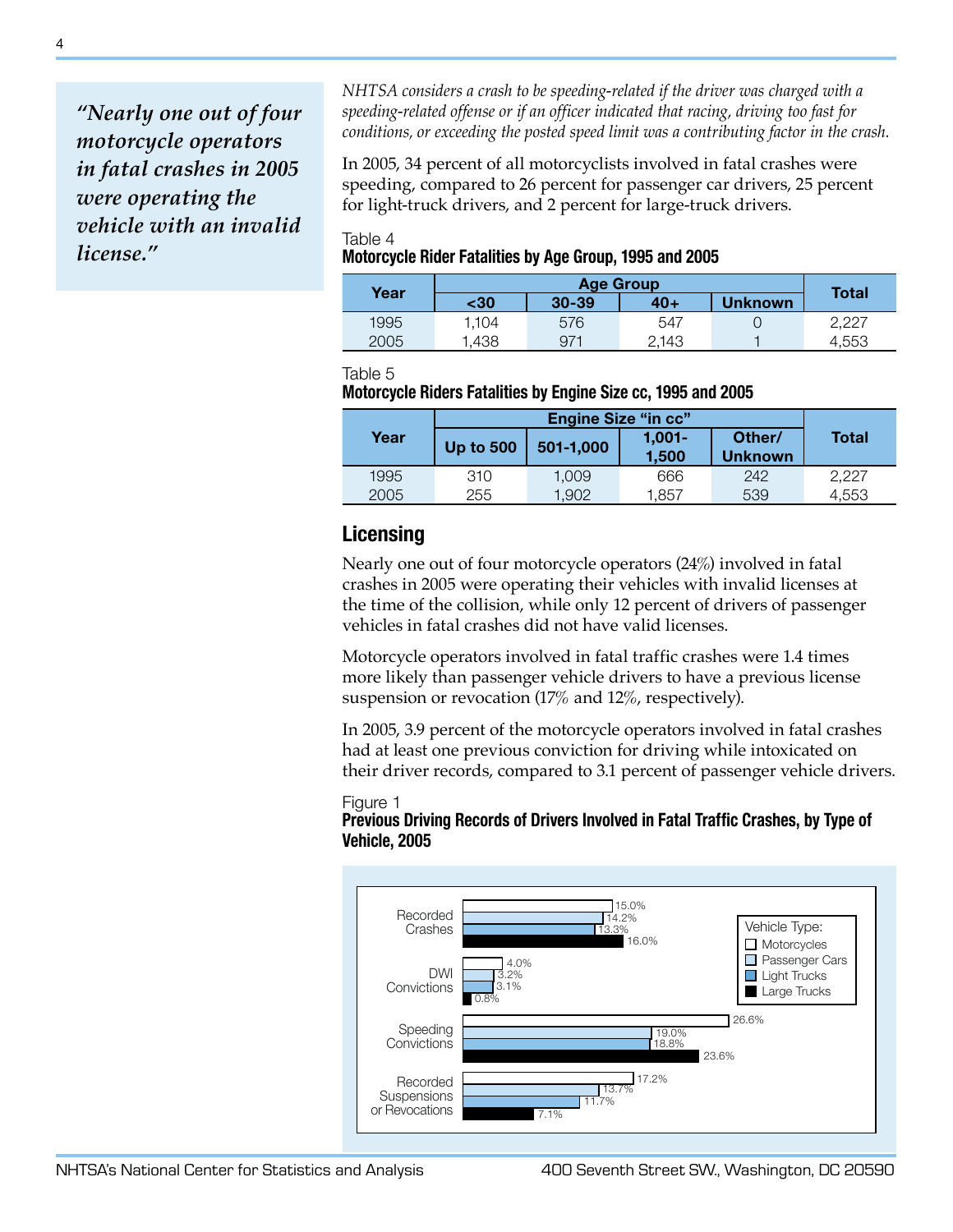## **Alcohol**

In fatal crashes in 2005 a higher percentage of motorcycle operators had blood alcohol concentrations (BAC) of .08 grams per deciliter  $(g/dL)$  or higher than any other type of motor vehicle driver. The percentages for vehicle operators involved in fatal crashes were 27 percent for motorcycles, 22 percent for passenger cars, 21 percent for light trucks, and 1 percent for large trucks.

In 2005, 27 percent of all fatally injured motorcycle operators had BAC levels of .08 g/dL or higher. An additional 7 percent had lower alcohol levels (BAC .01 to .07  $g/dL$ ).

The percentage with BAC .08  $g/dL$  or above was highest for fatally injured motorcycle operators among two age groups, 35-39 and 40-44 (39%) each followed by ages 45-49 (34%).

Forty-one percent of the 1,878 motorcycle operators who died in singlevehicle crashes in 2005 had BAC levels of .08 g/dL or higher. Sixty-one percent of those killed in single-vehicle crashes on weekend nights had BAC .08 g/dL or higher.

#### Figure 2





*"Forty-one percent of the motorcycle operators who died in single-vehicle crashes in 2005 had BAC levels of .08 g/dL or higher."*

*"In 2005, a higher percentage of motorcycle operators in fatal crashes had BAC levels of .08 g/dL or higher than any other type of driver."*

Motorcycle operators killed in traffic crashes at night were 3 times more likely to have BAC levels .08 g/dL or higher than those killed during the day (43% and 13%, respectively).

The reported helmet use rate for motorcycle operators with BAC levels .08 g/dL or higher killed in traffic crashes was 42 percent, compared with 65 percent for those with no alcohol (BAC = .00  $g/dL$ ).